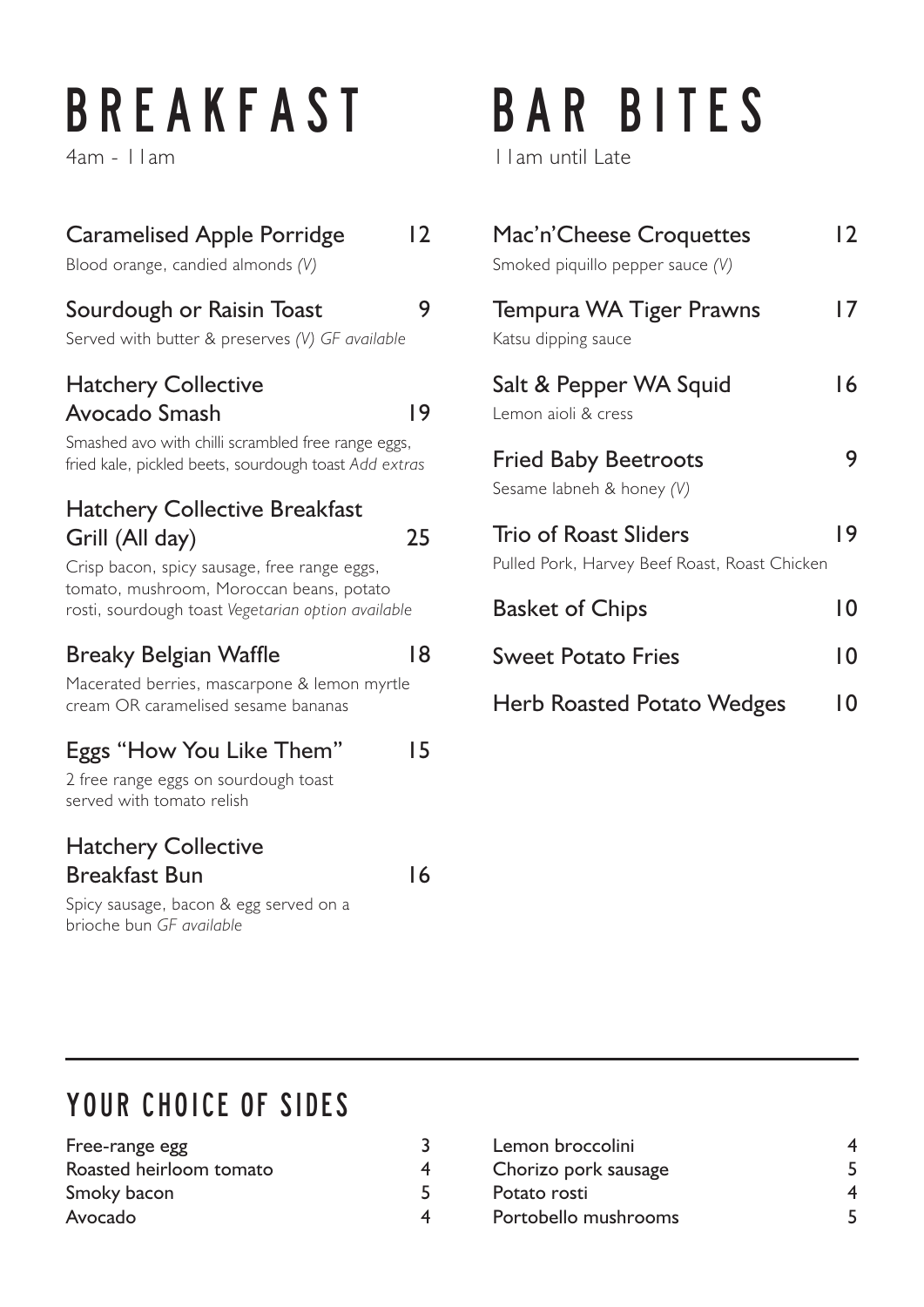# DAY MENU

from 11am until Late

#### The Classic Chicken Parmi 26

Hand-crumbed 300g breast fillet chips, cress leaves

#### Gage Roads Beer Battered Fish 24

Fresh WA fish fillet, chips, mixed leaves, house-made tartare sauce

#### Saffron Linguine 24

Preserved lemon, broccolini, WA EVOO buffalo mozzarella, heirloom tomatoes (V)

*Add Chicken +7*

*Add WA Tiger Prawns +8*

#### HC Steak Sandwich 26

Harvey Beef steak, caramelized onion jam, cress, mustard, served with chips

#### Black Bean Burger 23

Miso mushrooms, pickled greens, tomato, served with chips *(V)*

#### Big Chicken Burger 24

Crispy buttermilk chicken, bacon, pineapple, lettuce, tomato, melted Margaret River cheddar, served with chips

#### WA Beef Burger 24

Harvey beef burger, battered onion rings, beetroot and melted cheese with tomato relish or onion marmalade served with chips and crunchy slaw

#### Hatchery Collective Breakfast Grill (All day) 25

Crisp bacon, spicy sausage, free range eggs, tomato, mushroom, Moroccan beans, potato rosti, sourdough toast *Vegetarian option available* 

#### Salad of the Day 16

Crisp, fresh and locally sourced (V) (GF) *Add Smoked Salmon +6 Add Chicken +6*

## PIZZA

| <b>Pollo Bianco</b><br>Roast chicken, smoky bacon,<br>garlic champignons, house-dried tomatoes |    |
|------------------------------------------------------------------------------------------------|----|
| <b>Traditional Margherita</b><br>Fresh basil, buffalo mozzarella,<br>traditional tomato sauce  | 18 |
| The Forager<br>Chorizo, pulled pork, field mushrooms<br>and caramelized onion, BBQ sauce       |    |

### SIDES

| <b>Basket of Chips</b>                                                   | 10 |
|--------------------------------------------------------------------------|----|
| <b>Great Southern Broccolini</b><br>Dill crème fraîche & candied almonds | 10 |
| <b>Cress Salad</b><br>Spring peas, crispy shallots, yoghurt dressing     | 2  |
| Carolina-Style Coleslaw<br>Optional chipotle dressing                    | 10 |
| Mediterranean Roast Vegetables<br>Local honey & chilli                   | 10 |
| <b>Fried Baby Beetroots</b><br>Sesame labneh & honey (V)                 |    |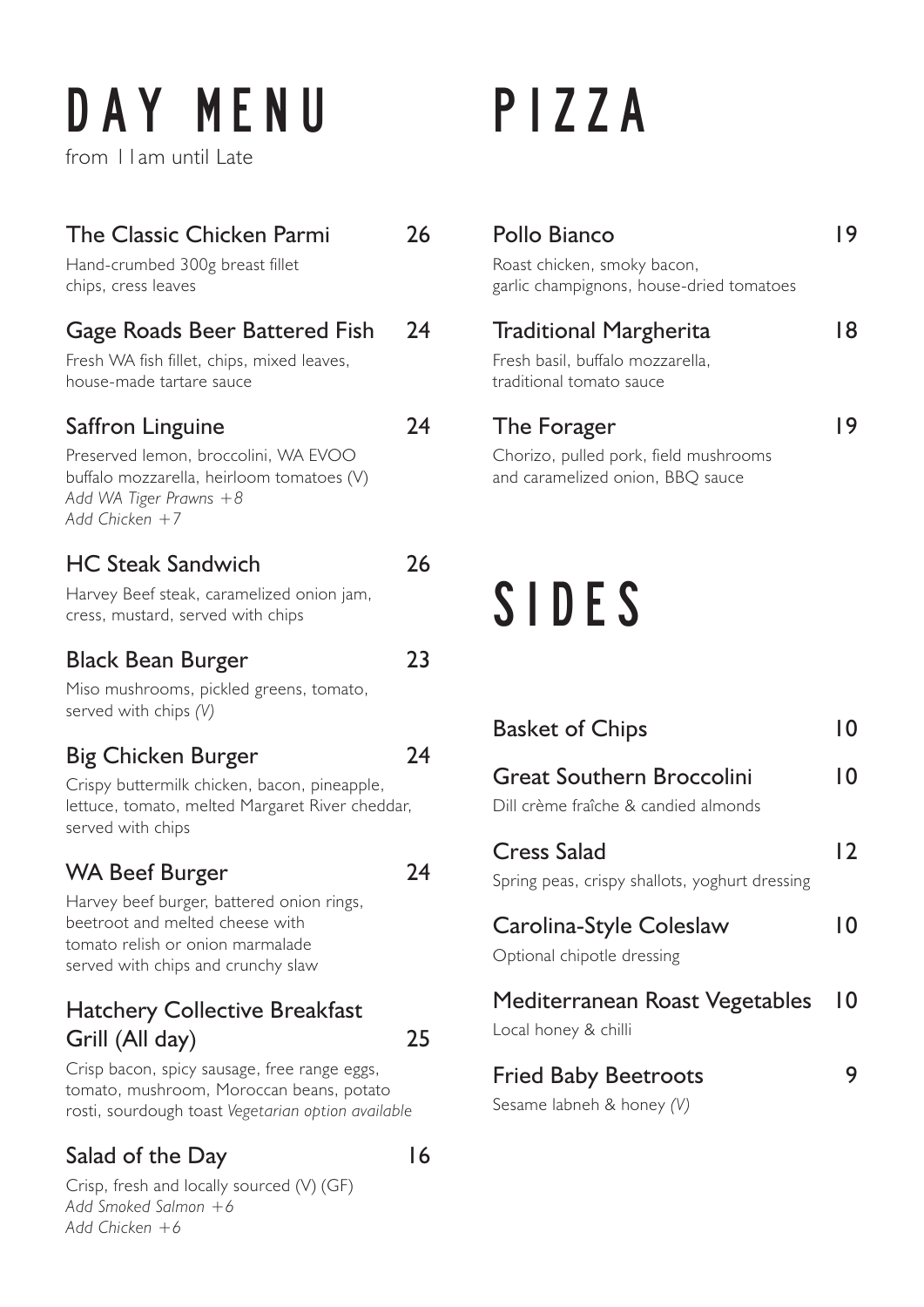## CARVERY

11am-5pm

| Served with your choice of:<br>chips & salad or<br>Mediterranean roast vegetables                     |    | Harvey Beef Roast Bun<br>Crispy fried onions, manchego cheese,<br>Dijon mayo                   | 21  |
|-------------------------------------------------------------------------------------------------------|----|------------------------------------------------------------------------------------------------|-----|
| <b>Harvey Beef Roast Angus</b><br>Finest WA grass-fed beef from the<br>South West of WA               | 27 | <b>WA Roast Chicken Bun</b><br>Crispy chicken skin, cress,<br>grilled pretzel stuffing & gravy | 20. |
| <b>WA Roast Chicken</b><br>Succulent roast chicken from the<br>South West of WA                       | 25 | Margaret River Pulled Lamb Bun 21<br>Grilled eggplant & peppers,<br>mint & yoghurt dressing    |     |
| Margaret River Roast Lamb<br>Margaret River farmed,<br>producing extraordinary quality                | 28 | Duroc Crispy Pulled Pork Bun<br>Kim-chi pickles, Carolina-style slaw,<br>Sriracha mayo         | 21  |
| <b>Duroc Slow Cooked</b><br><b>Pork Shoulder</b><br>Crispy, delicious high quality<br>free range pork | 26 | *add chips $+5$                                                                                |     |

BUN BAR

11am-5pm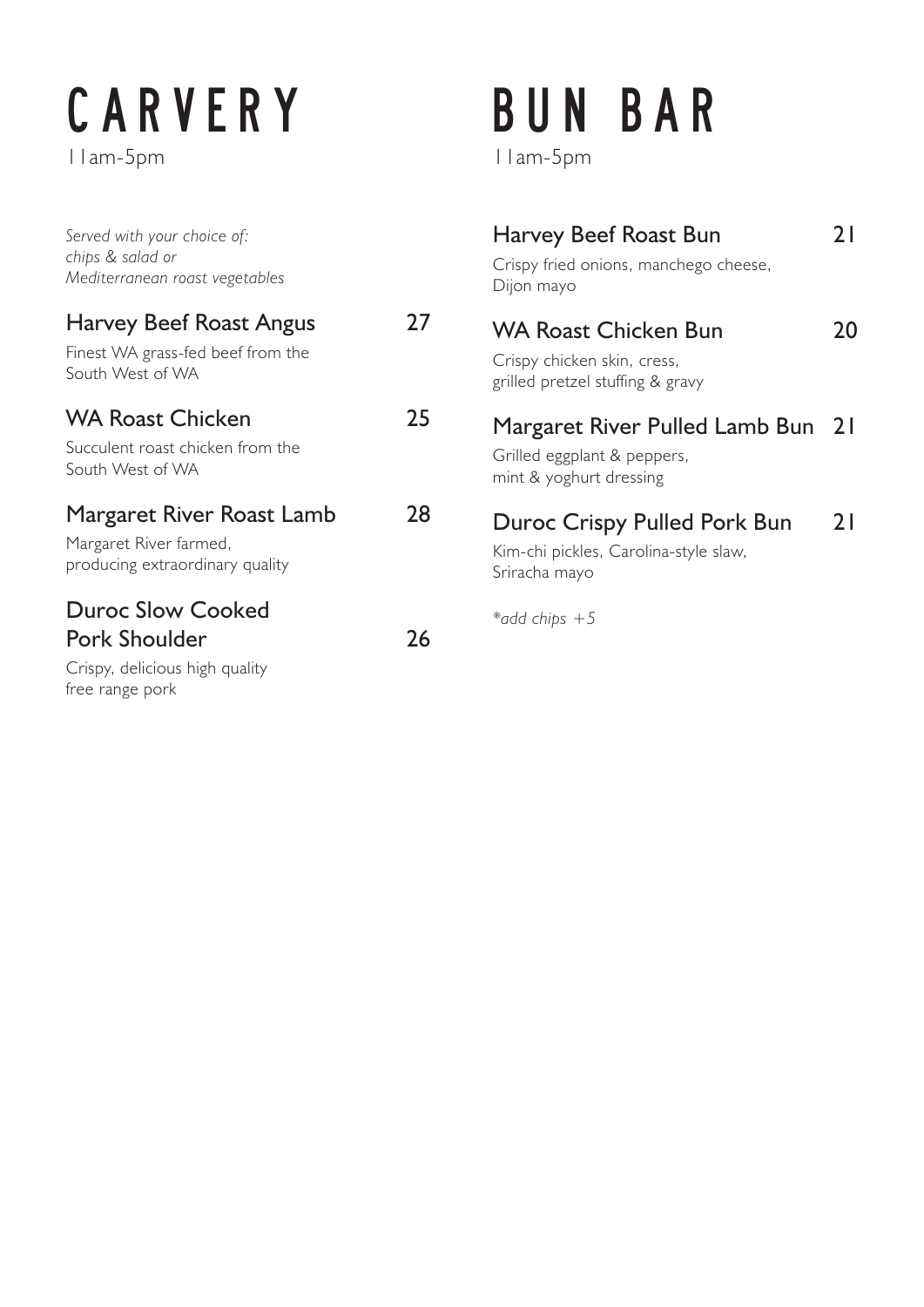K I D S all day menu

| <b>Soft Boiled Egg</b><br>Served with sourdough toast soldiers (V)<br>Add bacon +3       |    |  |
|------------------------------------------------------------------------------------------|----|--|
| Margherita Pizza<br>Tomato base, cheese, basil (V)                                       | 10 |  |
| Little Griller Burger<br>Cheeseburger, pickles & chips                                   | 10 |  |
| KIDS DESSERT<br><b>Kids Pancakes</b><br>Served with a choice of toppings                 | 9  |  |
| Ice Cream Single Scoop<br>in Cone or Cup<br>Vanilla, Chocolate, add sprinkles or topping |    |  |

### DESSERTS

| <b>Baked Key Lime Tart</b>                                                   |    |
|------------------------------------------------------------------------------|----|
| Tangy lime filling, shredded coconut,<br>macerated strawberries, fresh cream |    |
| <b>Chocolate Cappuccino Mousse</b>                                           | 12 |
| Cappuccino, lemon myrtle, macadamia &<br>wattleseed biscotti, coffee dust    |    |
| <b>Granny's Apple Crumble</b>                                                |    |
| Served with vanilla ice cream                                                |    |
| Ice Cream Sundae                                                             |    |

## H O T D R I N K S

 $\ddot{\bullet}$ five senses COFFEE

| <b>Locally Roasted</b><br><b>WA Coffee</b> | 807 | 12oz | ة1607 |
|--------------------------------------------|-----|------|-------|
| <b>Espresso</b>                            | 4.3 |      |       |
| Flat white                                 | 4.8 | 5.8  | 6.5   |
| Long Black                                 | 4.8 | 5.8  | 6.5   |
| l atte                                     | 4.8 | 5.8  | 6.5   |
| Cappuccino                                 | 4.8 | 5.8  | 6.5   |
| Macchiato                                  | 4.8 |      |       |
| Long Macchiato                             |     | 5.8  |       |
| Mocha                                      | 5.3 | 6.3  | 7     |
| Hot Chocolate                              | 5.3 | 6.3  | 7     |
| Chai Latte                                 | 4.8 | 6.3  | 7     |
| Assorted Teas                              | 3.9 | 4.5  | 5     |

### COLD DRINKS

| Water 600ml                       | 4.9 |
|-----------------------------------|-----|
| Water Sparkling 450ml             | 5.5 |
| Fiji Water                        | 5.9 |
| Water   Litre                     | 7   |
| Kerri Assorted Juices             | 4.9 |
| <b>Assorted Soft Drinks 600ml</b> | 5.5 |
| <b>Red Bull</b>                   | 5.5 |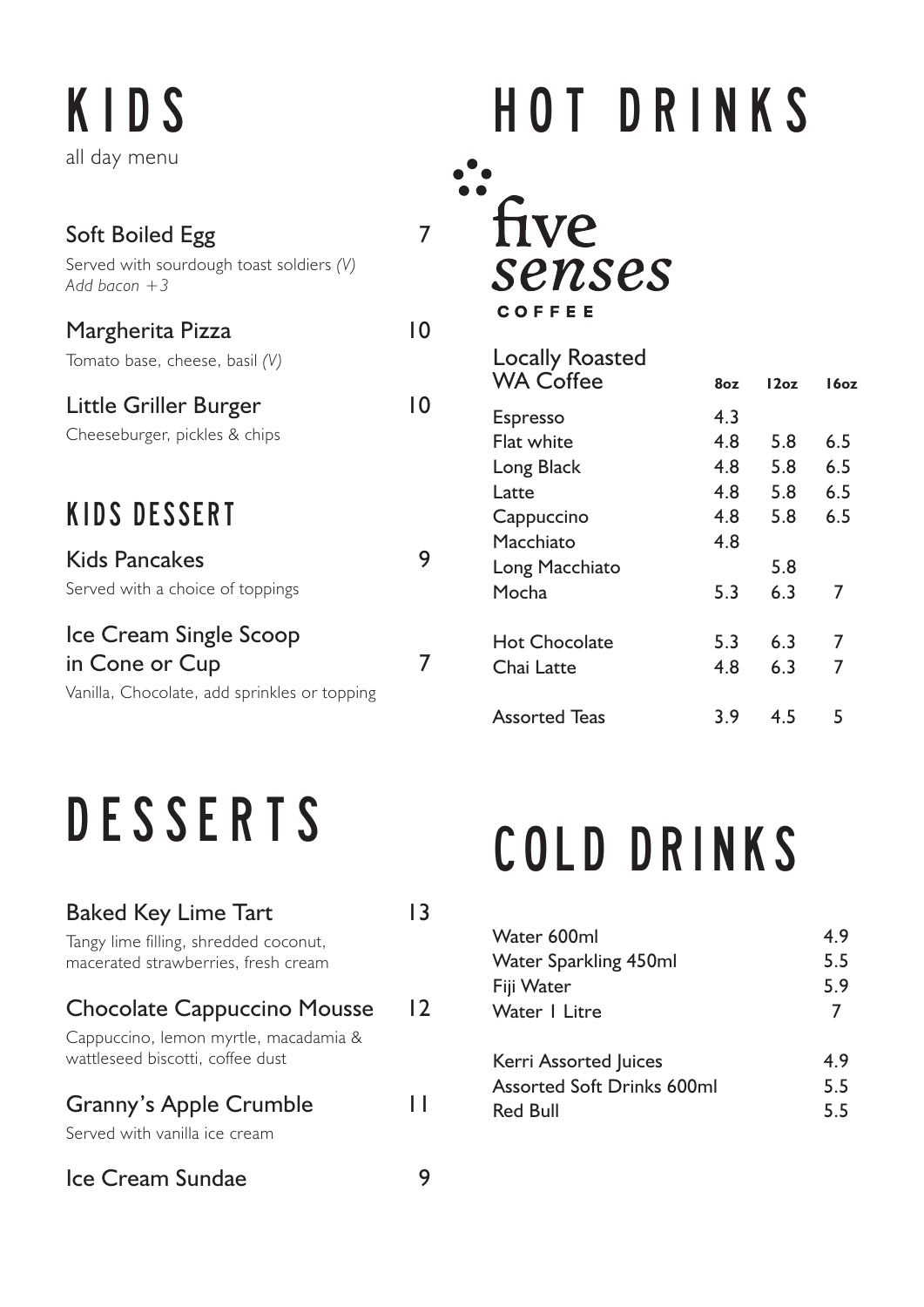### W I N E

| CHAMPAGNE                                                                 | 150ml            |                 | <b>BOTTLE</b> |
|---------------------------------------------------------------------------|------------------|-----------------|---------------|
| Laurent - Perrier<br>La Cuvee Brut<br>Sur-Marne Champagne, France         | 25               |                 | 99            |
| <b>SPARKLING</b>                                                          | 150 <sub>m</sub> |                 | <b>BOTTLE</b> |
| Madfish Prosecco 2018<br>Great Southern, WA                               | 9                |                 | 36            |
| <b>Madfish Moscato</b><br>Western Australia                               | 9                |                 | 36            |
| <b>Allegory Pinot Noir</b><br>Chardonnay<br>Margaret River, WA            | 4                |                 | 56            |
| Howard Park Jete NV<br>Great Southern, WA                                 | 16               |                 | 64            |
| RED                                                                       |                  | 150ml 250ml     | <b>BOTTLE</b> |
| Silkwood Bowers Shiraz<br>Pemberton, WA                                   | 9                | $\overline{14}$ | 36            |
| Deep Woods Estate Ebony<br><b>Cabernet Shiraz</b><br>Margaret River, WA   | 9                | 4               | 36            |
| <b>Pepperlilly Cabernet Shiraz</b><br>Ferguson Valley, WA                 | Н                | 16              | 44            |
| <b>Puppet Master Pinot Noir</b><br>Great Southern, WA                     | 15 <sub>1</sub>  | 21              | 60            |
| <b>Flametree Embers</b><br><b>Cabinet Sauvignon</b><br>Margaret River, WA | $\overline{2}$   | 8               | 48            |
| Reverend Cabernet Sauvignon 15<br>Mt Barker, WA                           |                  | 21              | 60            |
| Swings & Roundabouts<br>Shiraz, Teperanillo, Malbec<br>Margaret River, WA | 14               | 20              | 56            |
| Ironcloud Purple Patch GSM 18<br>Ferguson Valley, WA                      |                  | 24              | 70            |

| WHITE                                                                                                        |                 |                 | 150ml 250ml BOTTLE |
|--------------------------------------------------------------------------------------------------------------|-----------------|-----------------|--------------------|
| Deep Woods Estate<br>Chardonnay<br>Margaret River, WA                                                        | 9               | $ 4\rangle$     | 36                 |
| Deep Woods Estate<br><b>Ivory Semillon</b><br>Sauvignon Blanc<br>Margaret River, WA                          | 9               | $ 4\rangle$     | 36                 |
| Icarus Sauvignon<br><b>Blanc Semillon</b><br>Margaret River, WA                                              | 9               | 4               | 36                 |
| Swings & Roundabouts<br><b>Chenin Blanc</b><br>Margaret River, WA                                            | $\overline{2}$  | 18              | 48                 |
| Stormflower Sauvignon Blanc<br>Margaret River, WA (Certified Organic)                                        | 13              | 19              | 52                 |
| <b>Puppet Master Fume Blanc</b><br>Margaret River, WA                                                        | 12              | 18              | 48                 |
| <b>Flametree Pinot Grigio</b><br>Margaret River, WA                                                          | $\overline{14}$ | 20              | 56                 |
| Walsh & Sons Little Poppet<br>Sem Chardonnay<br>Margaret River, WA<br>(Unfined Unfiltered Organic Practices) | $\overline{14}$ | 20 <sup>°</sup> | 56                 |
| <b>Domain Naturaliste</b><br>Chardonnay<br>Margaret River, WA (Organic Practices)                            | $\overline{14}$ | 20              | 56                 |
| <b>Flametree Chardonnay</b><br>Margaret River, WA                                                            |                 | 15 21 60        |                    |
| <b>ROSÉ</b>                                                                                                  |                 |                 | 150ml 250ml BOTTLE |
| Deep Woods Estate<br>Harmony Rose<br>Margaret River, WA                                                      | 9.              | $\vert 4 \vert$ | 36                 |
| Marchand & Burch Rosé<br>Great Southern, WA (Organic Practices)                                              | 12              | 18              | 48                 |
| Devils Lair Honey Comb Rosé 13 19<br>Western Australia                                                       |                 |                 | 52                 |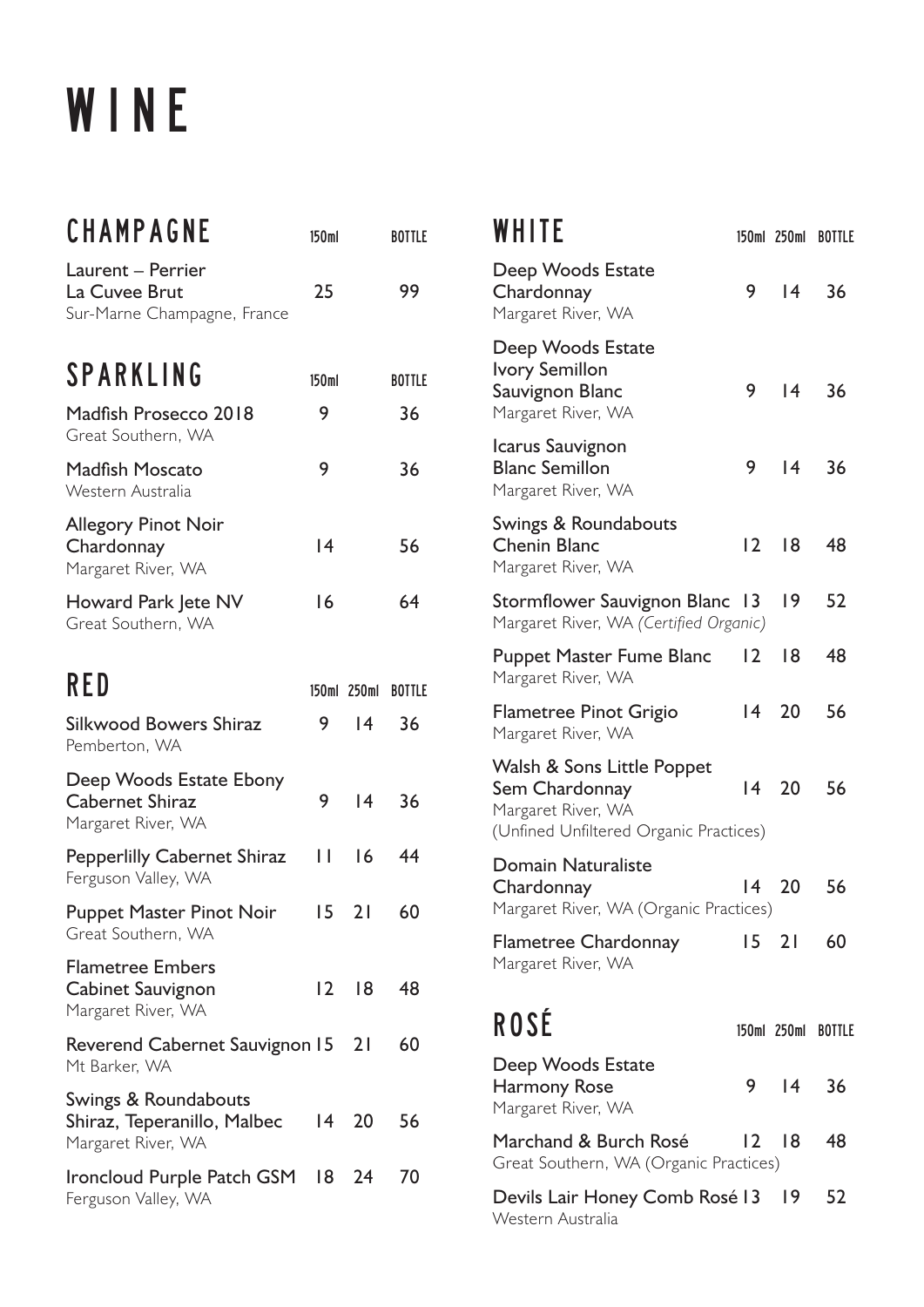### BEERS & SPIRITS

| MIDDY | <b>PINT</b> |
|-------|-------------|
| 7     | ш           |
| 8     | 12.5        |
| 8.5   | 13.5        |
| 8.5   | 13.5        |
| 9     | 14          |
| 8     | 12.5        |
| 8.5   | 13.5        |
| 8     | 13          |
|       |             |

### BOTTLES & TINNIES

| Corona 4.5%                           | $\overline{0}$ |
|---------------------------------------|----------------|
| Guinness 4.2%                         | П              |
| Kirin Megumi 4.5%                     | П              |
| Emu Export 4.2%                       | 9              |
| James Squire 150 Lashes 4.2%          | $\overline{0}$ |
| Hahn Super Dry 3.5%                   | 9.5            |
| Little Creatures Pale Ale 5.2%        | П              |
| Little Creatures Elsie 4.2%           | 9.5            |
| Gage Roads Sleeping Giant IPA 5.4%    | 12             |
| Nail Brewing VVP 6.5%                 | 3              |
| Little Creatures Rogers Ale 3.8%      | П              |
| Gage Roads Alby Crisp 3.5%            | 9              |
| Nail Brewing MVP 3.4%                 | 9              |
| Hahn Premium Light 2.4%               | 8              |
| Heineken 00%                          | 6              |
| James Squire Orchard Crush Cider 4.8% | 9.5            |
| Matsos Ginger Beer 3.5%               | П              |
| Matsos Mango Beer 4.5%                | П              |
| Matsos Hard Lemon 4.6%                | П              |
| Gordons Gin & Tonic 4.5%              | П              |
| $\lim$ Beam & Cola 5%                 | 12             |
| Jack Daniels & Cola 4.8%              | 12             |
| Johnnie Walker Red & Cola 4.6%        | 13             |
| Smirnoff Ice 4.5%                     | 13             |

#### SPIRITS

| <b>Smirnoff Vodka Red</b>               | 10             |
|-----------------------------------------|----------------|
| Margaret River Distilling Co Vodka (WA) | 3              |
| <b>Grey Goose</b>                       | $ 2\rangle$    |
| Tromba Blanca tequila                   | П              |
| Jose Cuervo Especial Gold tequila       | 10             |
| Jim Beam Bourbon                        | $\overline{0}$ |
| <b>Makers Mark Bourbon</b>              | $\overline{0}$ |
| Jack Daniels Tennessee Whiskey          | $\overline{2}$ |
| Johnnie Walker Scotch Red Label         | 10             |
| The Glenrivet 15 Year old               | 14             |
| Chivas Regal                            | 13             |
| Jameson Irish Whiskey                   | 12             |
| Johnnie Walker Black                    | $\overline{2}$ |
| <b>Bundaberg Rum</b>                    | 10             |
| Havana Club Rum                         | H              |
| Bicardi Carta Blanco Rum                | H              |
| Illegal Tender Dark Rum (WA)            | 15             |
| <b>Gordons Gin</b>                      | 10             |
| Hippocampus Gin (WA)                    | 14             |
| The Westwinds Gin - The Cutlass (WA)    | $\overline{3}$ |
| <b>Hendricks Gin</b>                    | $\overline{3}$ |
| <b>Baileys Irish Cream</b>              | 10             |
| Cointreau Liqueur                       | 2              |